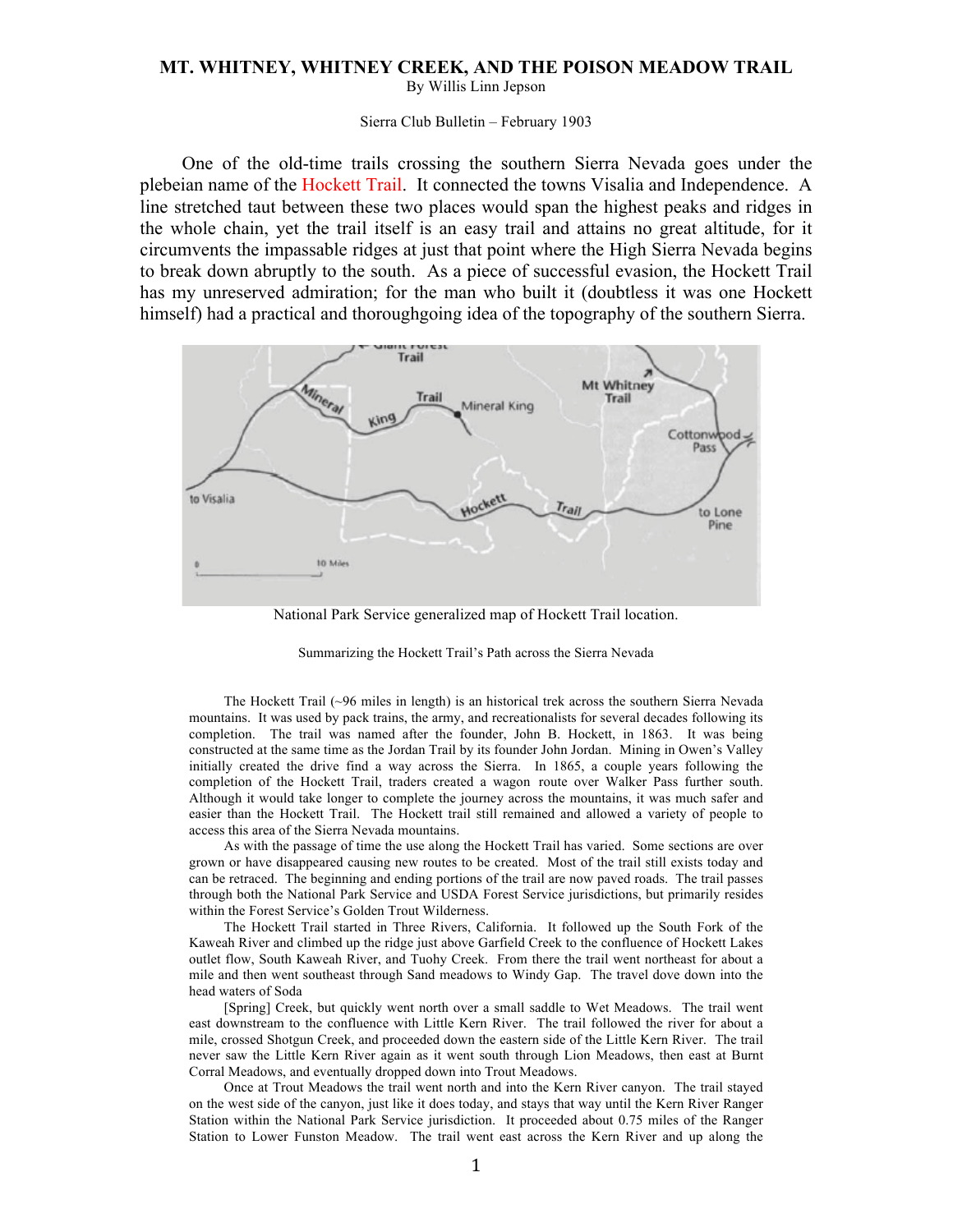northern side of Golden Trout Creek. The trail continues following Golden Trout Creek to its headwaters in [Big] Whitney Meadows then goes east over Cottonwood Pass. The trail descends into Horseshoe Meadows, but quickly leaves the meadow and moves north towards Cottonwood Creek. The trail goes east down Cottonwood Creek to the modern day paved road and follows the road down the mountain.

## Hockett Trail & map excerpt courtesy of Joshua Courter (20xx)

In olden days supplies for the mines went over the mountains by this route, and as ore was sent out, the mule-trains were heavily loaded on the return trip as well. In later days this same trail has been, for the greater part of the distance, a convenient and serviceable trail to Mt. Whitney (indeed, the only practicable route for animals) from either the desert or the San Joaquin Valley side of the mountains. Furthermore, the easiest way to Mt. Whitney is still the longest way, that is, to follow the Hockett Trail as far as the higher meadows on Volcano (Old Whitney) Creek. As is well known, there is no abbreviated route to Mt. Whitney with animals.

One must go a long way around to compass a short distance. It was with the thought of finding a "Northwest Passage" to or from Mt. Whitney that two of us left Three Rivers on August 1, 1900. I had just come in from the desert about Owen's Lake, having crossed the Sierra twice in that season, and my companion was Mr. Ralph Hopping, a naturalist and mountaineer, resident in the region, whom I chanced to find at leisure the day before. Each of us had a seasoned riding-mule and pack-mule, with a full complement of supplies.

Our route into Mt. Whitney may be briefly described. It passed over Farewell Gap, followed the Hockett Trail to the Kern, and kept to the bed of the Kern Canon as far as Junction Meadow. About two and one half miles above Junction Meadow the east canon wall becomes less abrupt, and it is here quite feasible to gain the top of the eastern plateau and find a way of doubling back towards Whitney.

This whole plateau from the edge of the Kern Cañon cliffs eastward is covered by a forest of foxtail pine (Pinus Balfouriana), very considerable portions of it being what is termed a pure forest, - that is, without admixture of other species. This pine ranges northward as far as the Mt. Shasta region, but right here about Mt. Whitney is the most extensive forest of this species, - that is, at the southern limit of its range. On Mt. Whitney it divides honors at the timberline with the tamarack-pine. The tamarack-pine is very characteristic of swampy meadows at 6,000 to 7,500 feet altitude, and, indeed, the books speak of it as peculiar to such situations. Nevertheless it is not bound to one habitat, for the tree is a feature of the granite slopes hereabouts, and one finds good-sized trees as well as the dwarfs at the timberline. The two forms, the alpine and that of the meadows, differ in general appearance, and one cannot but contrast them, the former having a much stockier trunk and a less sym-metrical crown.

Not many hundred yards south of the east fork of the Kern one meets a rock floe stretching east and west. It is not very wide, but is troublesome to cross. There were any number of inviting openings which permitted one to become involved in it, but we discovered but one way through. Needless to say, this was enough for us, the clew being given by a thin line of foxtail pines which pioneered into the floe from either side. Then we took up our way again, and without further incident arrived at the meadows below Camp Langley, went into camp, and the next day, being the seventh day from Three Rivers, we climbed to the summit of Whitney - a tedious, though by no means difficult, undertaking.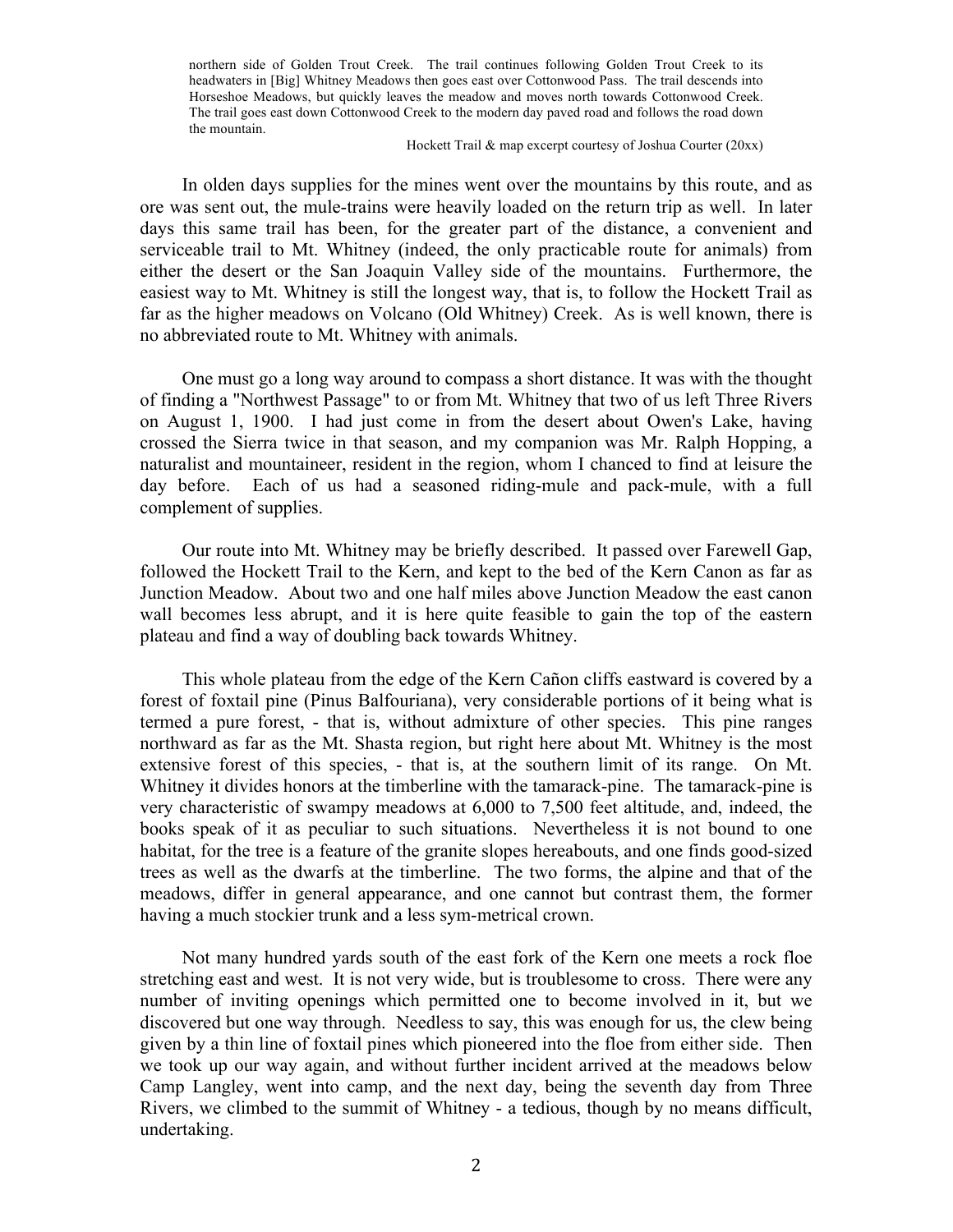The summit has been frequently described. As for me, my eyes were lured eastward – desertward - to the reds, browns, buffs, grays, and slates, lying like colored cloud-shadows on the nearer ranges, and beyond them the far-stretching, brooding desert, all hazy and mysterious in the hot sunshine. Fortunately enough, we were here joined by a man who knew all that country, and who pointed out an arm of Death Valley, the Panamint Range, dominated by Telescope Peak, the Grapevine Range, and other interesting landmarks. It was pleasant on the summit; the sun warmed the place, there was no wind, and this man from the desert, whose thought was colored by the sagebrush, gave us high entertainment of experience in the sun-baked wilderness without knowing that he did it, his long forefinger, perched as we were at fifteen thousand feet, localizing his stories.

It was our purpose on the return journey to proceed directly from Mt. Whitney to the Kern through the gorge of Whitney Creek, or, as it is designated on all of the older maps, Crabtree Creek. It is not very far from Whitney to the Kern straight down Whitney Creek as you measure it on the map. If we could in some way insinuate the mules and ourselves into and through the Whitney gorge, then we should have discovered a short

route from Mt. Whitney. In anticipation, I may say here that we found the route quite short enough.

On the morning of August 8th, having saddled and packed with especial care, we plunged boldly down into the cañon. For about two miles we had good going, following the right-hand slope, or wall. Then we were tangled up in the inevitable brush that kept company with a very varied assortment of granite blocks. Furthermore, the cañon narrowed down, and it was partially closed by a transverse wall through which the stream had eaten out a narrow cleft, tumbling over in a series of small falls. The mules sensed trouble. Guided by instincts which did them credit, they made desperate efforts to take the hack-trail up hill, and it was only after much persuasion, hard work, and trail-building that



we at last found ourselves across stream on the opposite hillside. Thence we worked along the high

Mt. Whtiney Trail at "Weeping Rock"

hillside, evaded the impassable cleft, and so down to the stream once more, crossing it again with some difficulty.

Here we paused to contemplate the view. On two sides were the walls of Whitney Creek, to the east the transverse wall, to the west the cliffs of Kern Cañon, over which Whitney Creek made its tumultuous way. With a strong aversion to conceding the possibility of painfully retracing our steps, we made a noon camp. Out of high esteem for my little brown mule the camp was named "Hot Haste Camp." We nailed the legend to a red fir tree as a sign. That sign will outlive the mule. "Hot Haste" was the most philosophic mule that it has ever been my privilege to know. It is true that in most particulars he was not to be trusted, but he differed from other mules in that he did not subscribe to the doctrine of useless resistance. He did not kick for the sake of kicking,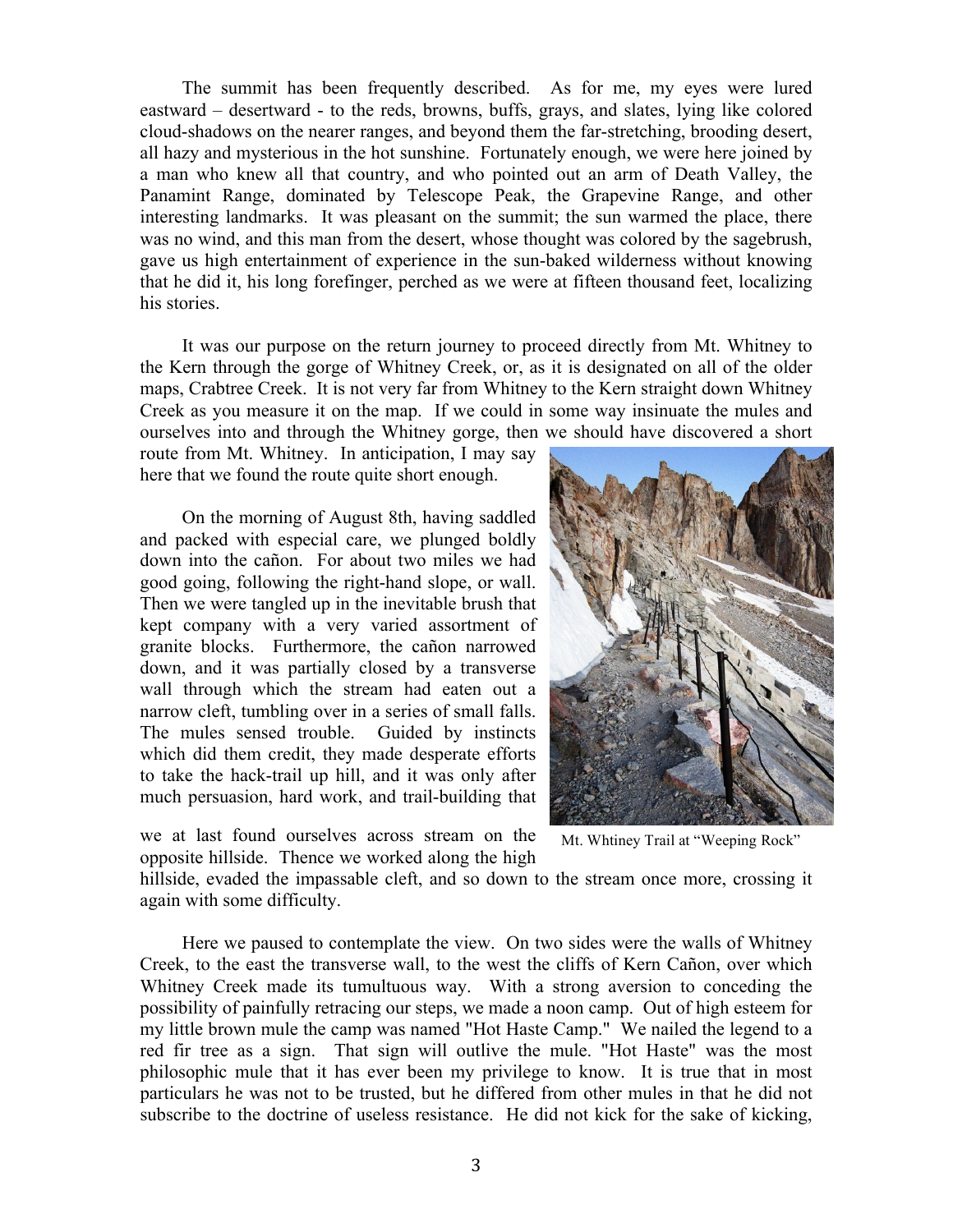nor swell for the sake of swelling. Headed off on the back trail, "Hot Haste" yielded at once; his strong philosophic bent immediately dominated his actions and demeanor.

It needed but little exploration to show the hopelessness of tracking directly down either side of the stream, and without doubt our mode of egress is the only one. Work your way up to the foot of the cliffs of the northern wall, follow our built trail over the talus (if there be any of the blocks still in place) out to a small timbered shoulder projecting somewhat into the canon. Having gained this, it is a matter of time to zigzag down the less-inclined slopes of the Kern Cañon to the bed of the Kern River. It was thus that we came through. I am told that others have since tried it and failed, but with mules (not horses) and an outfit contrived and strengthened by the experience of many seasons it ought not to be considered a venturesome trip.

The day's excitement was such that we were glad to make an early camp. After about three miles of travel we forded the Kern to the west shore and disported our camp equipment on the surface of a little meadow, beautifully green, diversified with many sorts of flowering herbs and with as many as three kinds of gentians-so that the name Gentian Meadow seemed appropriate. One edge of the green open held three little pools, so crystal clear, so filled with iridescent tints, that I was at once carried back to glacial valleys opening to the shores of Bering Sea, where like pools are found on the mossy tundra. But the smell of cooking rose on the still air and one's thoughts thus hurry back precipitately to the present.

The next morning we were up betimes and headed down the Kern. Between Junction Meadow and Funston's Meadows are many young tamarack pine trees, fifteen to forty feet in height. The trunks at four or five feet from the ground - and mainly on one side - bore conspicuous scars caused by the removal of the thin bark. These scars were of oblong outline, or triangular, or wedge-shaped, with the point of the triangle, or wedge, pointing upwards. They were quite cleanly made, and yet palpably no human tool had done the work. Old-time mountaineers say that porcupines feed on the inner bark, when the snow is on the ground, and, in any event, it is scarcely dubious but that some gnawing animal has cut out these false "blazes."

Just to the left of Funston Creek in the Kern bed a trail may be found which climbs the west wall of the cañon. It is a good trail and leads directly to Funston's Mountain Meadow, a large round meadow on a broad, level plateau which permits a fine inspection of the near-at-hand red-hued Kaweahs and the ragged peaks of the Sawtooth Range. Just to the south of Funston Meadow is a forest of tamarack-pines, a finer forest than any of that species that I know elsewhere. It is an almost pure forest of considerable extent, and many of the trees have trunks five or six feet in diameter. The juniper-trees on this plateau were also exceptional as to the size of the individual trees and their intact tops.

East and west across the Funston Meadow plateau is the huge gash of the Big Arroyo. Such names as Dry Creek, Big Creek, and Stony Creek weary by their endless repetition along the paths of the earlier West American trailers, and evidence the imagination's poverty, but I am fain to admit that the Big Arroyo is worthy of his name. We were nearly an hour getting to the bottom of him, and there camped for the night.

From this point to Farewell Gap the trail is often indefinite or none at all; so it may not be amiss to particularize. We followed upstream the bed of the Big Arroyo for two miles, turned abruptly up the hill, and entered the so-called Soda Canon. Along Soda